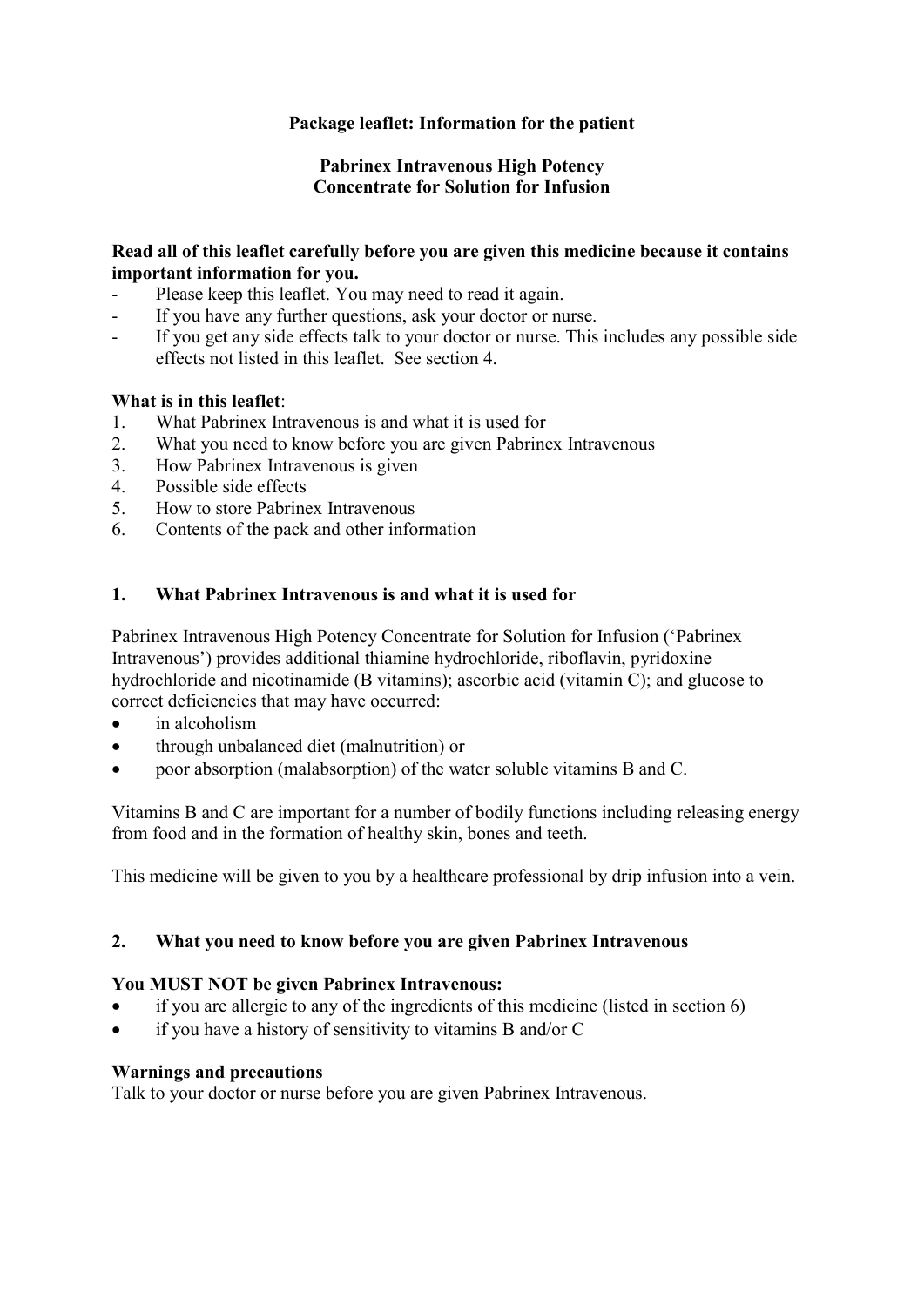Pabrinex Intravenous should be given with extreme caution if you have:

 ever had a mild allergic reaction (sneezing or mild asthma) to any previous injections of vitamin B1 (thiamine). This could mean that you may have become hypersensitive, and could have a more **severe allergic reaction/anaphylactic shock** if given Pabrinex Intravenous. This may also occur with the first injection.

This **intravenous** medicine must NOT be given into the muscle. Pabrinex is also available as an **intramuscular** injection.

## **Other medicines and Pabrinex Intravenous**

Tell your doctor or nurse if you are taking, have recently taken or might take any other medicines.

The effectiveness of some medicines may be affected by Pabrinex Intravenous, including:

- Levodopa (used in the treatment of *Parkinson's disease*) Pabrinex Intravenous interferes with the effects of this medicine.
- Vitamin B1 (thiamine) injections if you are on repeated injections of such preparations, Pabrinex Intravenous may cause sneezing or mild asthma (chest tightness and wheezing) or even anaphylactic shock if you have become hypersensitive.

## **Pregnancy and breast-feeding**

If you are pregnant or breast-feeding, think you may be pregnant or are planning to have a baby, ask your doctor or pharmacist for advice before taking this medicine.

#### **Driving and using machines**

Pabrinex is not expected to affect your ability to drive or operate machinery.

#### **Pabrinex contains sodium:**

This medicine contains 79 mg sodium (main component of cooking/table salt) in each **1 pair of 5ml ampoules**. This is equivalent to 4% of the recommended daily dietary intake of sodium for an adult.

# **3. How Pabrinex Intravenous is given**

Pabrinex Intravenous will be given to you by drip infusion into a vein by a healthcare professional. The product comes in two ampoules (a No. 1 and a No. 2 – *see section 6 Contents of the pack and other information*), the contents of which are mixed and then diluted with either saline or 5% glucose. The mixed solution is given by infusion over a period of 30 minutes. Once diluted the solution should be used immediately.

## **This medicine is for injection into a vein only and should not be given by any other route.**

#### **Dosage for adults** including the elderly:

*For rapid therapy of severe depletion or malabsorption of water soluble vitamins B and C, particularly in alcoholism:* 2 to 3 pairs of 5 ml ampoules (1 pair = ampoule 1 + ampoule 2) diluted with 50 ml to 100 ml of infusion solution and injected over 30 minutes at intervals decided by your doctor (typically every 8 hours).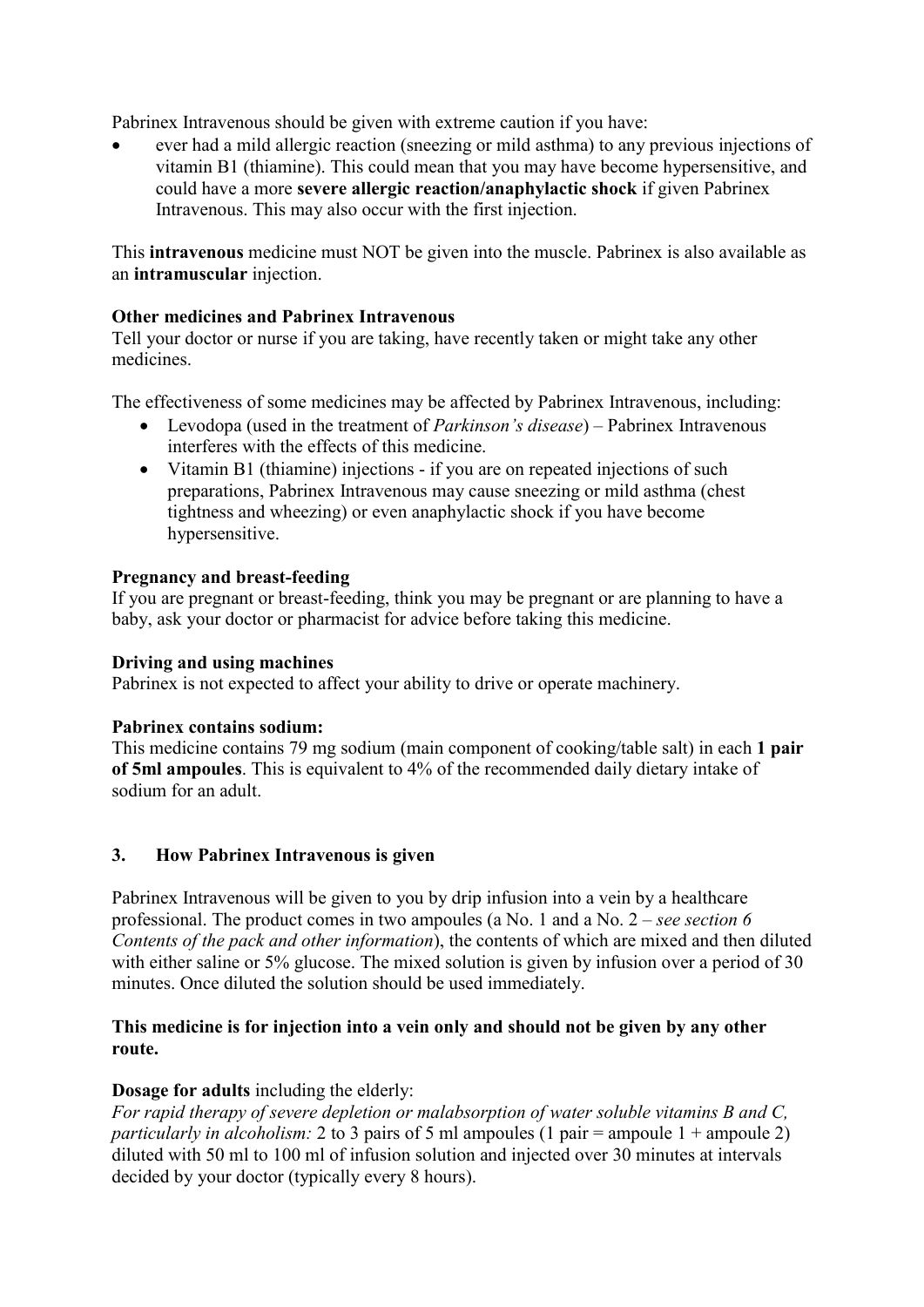The exact dose you will be given will depend on how vitamin deficient you are. Your doctor will monitor your condition and determine what treatment you need. It will usually be no more than nine pairs of ampoules per day. If you feel that you have been given an inappropriate dose or if you would like more information about Pabrinex Intravenous, speak to your doctor.

## **If you are given too much Pabrinex Intravenous**

This product will be given to you under medical supervision. It is therefore unlikely that you will be given too much. However, if you feel unwell, you should tell your doctor or nurse immediately.

If you have any further questions on the use of this medicine, ask your doctor or nurse.

# **4. Possible side effects**

Like all medicines, this medicine can cause side effects, although not everybody gets them.

- **Allergic reaction** *-* if following your injection you experience symptoms such as sneezing or mild asthma (chest tightness and wheezing) **tell your doctor immediately**. This may be an indication that you are sensitive to Pabrinex Intravenous and should not be given a repeat dose.
- Severe allergic reaction (anaphylactic shock) may result from repeated injections of this medicine. Symptoms may include: swelling of the face and or throat, skin rash, severe itching, difficulty in breathing and loss of consciousness due to very low blood pressure
- Low blood pressure, sweating, nausea, vomiting, difficulty in breathing or wheezing (bronchospasm) - can occur in some patients given Pabrinex Intravenous.
- Mild ache, swelling or feeling of 'pins and needles' (mild paraesthesia) may develop at the site where Pabrinex Intravenous is administered.

# **Reporting of side effects**

If you get any side effects, talk to your doctor, pharmacist or nurse. This includes any possible side effects not listed in this leaflet. You can also report side effects directly via HPRA Pharmacovigilance, Earlsfort Terrace, IRL - Dublin 2; Tel: +353 1 6764971; Fax: +353 1 6762517. Website: [www.hpra.ie;](http://www.hpra.ie/) e-mail:medsafety@hpra.ie.

By reporting side effects you can help provide more information on the safety of this medicine.

# **5. How to store Pabrinex Intravenous**

Keep this medicine out of the sight and reach of children.

Do not store above 25ºC. Protect from light. Do not freeze.

Once mixed or diluted, it should be used immediately.